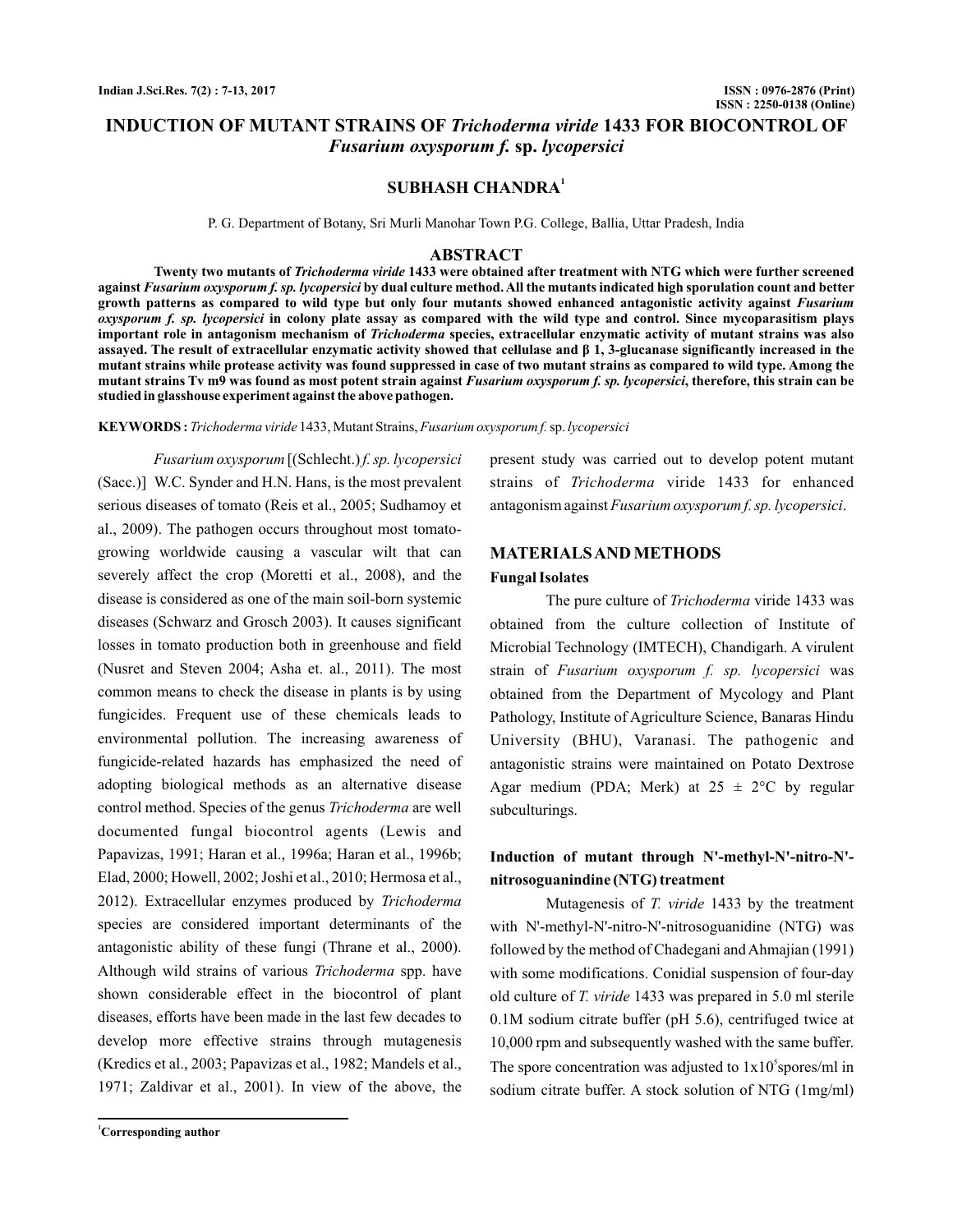was prepared in sodium citrate buffer and the final concentration used was 50µg/ml of spore suspension. The NTG treated spore suspensions were incubated at  $37^{\circ}$ C in a shaking water bath in cool light for 10-90 min in order to achieve 5-10% viability. At selected intervals mutagenesis were stopped by passing entire sample through a 0.45µm Millipore filter, washing the spores with 0.1M phosphate buffer (pH 6.0). The few pinhead colonies of treated spores that developed were picked-up and inoculated on minimal medium for colony forming units.

### **Selection ofMutants**

The mutants obtained after the treatment with NTG was selected on PDA medium on the basis of colony growth, screening against *Fusarium oxysporum f. sp.* lycopersici and sporulation count. These mutants were compared with the parental isolate for the next seven to eight generations. About twenty two mutants showed increased growth rate and high sporulation count in comparison to wild type but only four mutants showed enhanced antagonistic activity against *Fusarium* oxysporum f. sp. lycopersici in colony plate assay as compared with the wild type and control. The stable desired colonies of mutant Trichoderma strains were transferred on PDAslants and maintained at 25°C.

### **Colony growth inhibition assay**

In vitro antagonistic activity of wild type and mutant strains of *Trichoderma viride* 1433 against Fusarium oxysporum f. sp. lycopersici was studied in dual culture by followed the method described by Upadhyay and Rai (1987). The colony interactions were assayed as percent inhibition of the radial growth by the following formula (Fokkema, 1976); R1 R2 / R1x100, where, R1 denotes  diameter of the radial growth of the pathogen towards opposite side and R2 denotes the radial growth of the pathogen towards the antagonist. The experiment was conducted in three replicates.

# **Comparative sporulation count of wild type and selected mutant strains**

The estimation of spore production of the wild type and mutant strains of *T. viride* 1433 was done using the method described by El-Abyad et al. (1983). After incubating the inoculated Petri dishes at  $25 \pm 2^{\circ}$ C for 7 days, one square cm block which was cut from the margin of the

actively growing colony of isolates of wild type and mutant strains of T. viride 1433 was transferred to a test tube containing 2.5 ml of sterile distilled water. The tube was shaken continuously for 5 minutes. The density of spores was then counted using a haemocytometer under high power (x450) in a Nikon Trinocular Microscope (Model E-600).

# **Assay of enzyme activity of wild type and mutant strains of 1433** *T. viride*

For assay of enzyme activity, *Trichoderma* species were grown on minimal synthetic medium (MSM) contained the following components (in grams per litre);  $MgSO_4$ .7H<sub>2</sub>O, 0.2; KH<sub>2</sub>PO<sub>4</sub>, 0.9; KCl, 0.2; NH<sub>4</sub>NO<sub>3</sub>,1.0; FeSO<sub>4</sub>.7H<sub>2</sub>O, 0.002; MnSO<sub>4</sub>, 0.002 and ZnSO<sub>4</sub>, 0.002. The medium was supplemented with the appropriate carbon source (Cellulase assay Cellulose; 20g, β-1, 3 glucanase autoclaved at 15 psi for 20 minutes. The medium was inoculated with a spore suspension to give a final concentration of  $5x10^{\circ}$  conidia per millilitre and placed on a rotator shaker at 150 rpm at 25°C for different time intervals. The cultures were harvested at fourth day of incubation and were filtered through Whatman No. 44 filter paper and finally centrifuged at 12000 rpm for 10 min at 4 to get cellfree culture filtrate which were then used as enzyme source. **CellulaseAssay** assay Glucose; 20g, Protease assay Peptone, 10g, Glucose; 20g). The pH was set to 6.3 with 50 ml phosphate buffer and

Cellulase activity was assayed following the method of Miller (1959). The assay mixture contained 1 mi of 0.5% pure cellulose (Sigma Company) suspended in 50 mM phosphate buffer (pH 5.0) and 1 mi of culture filtrates of different *Trichoderma* strains. The reaction mixture was incubated for 30 min at 50°C. The blanks were made in the same way using distilled water in place of culture filtrate. The absorbance was measured at 540 nm and the amount of reducing sugar released was calculated from the standard curve of glucose. One unit cellulase activity is defined as the amount of enzyme that catalyzed 1.0 mol of glucose per minute during the hydrolysis reaction.

### **1, 3 GlucanaseAssay β-**

 $β-1$ , 3 glucanase was assayed similarly by incubating 1ml 0.2% laminarin (w/v) in 50mM sodium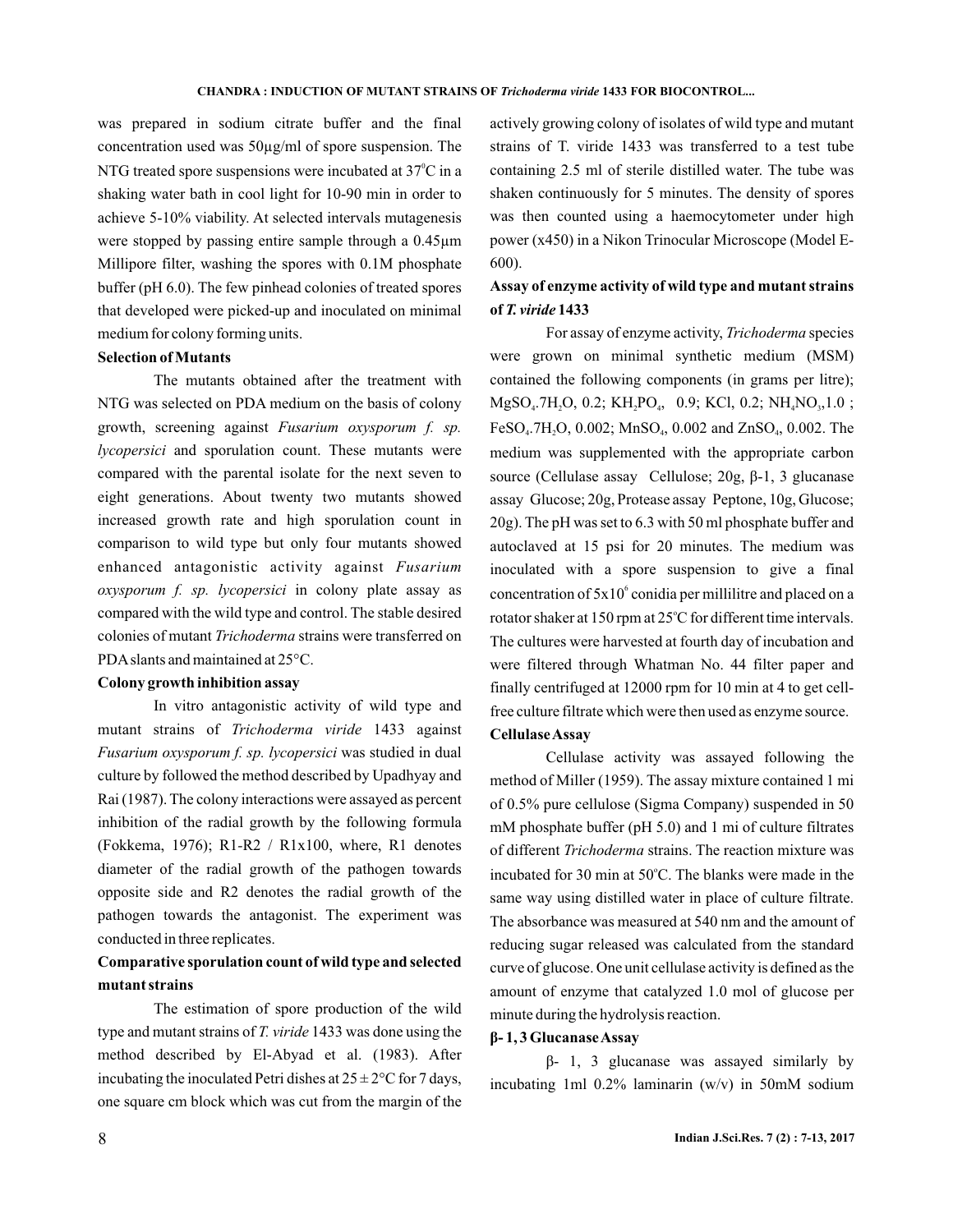acetate buffer (pH 4.8) with 1ml enzyme solution at 50 for 1h and by determining the reducing sugars with DNS (Nelson, 1944). The amount of reducing sugars released was calculated from standard curve for glucose. One unit of enzyme that catalyzed the release of 1µmol of glucose equivalents per minute. β-1, 3 glucanase activity was defined as the amount of

### **ProteaseAssay**

Protease activity was determined by a modified Anson's Method (Yang and Huang, 1994). The substrate used (1% casein in 50mM phosphate buffer, pH 7.0) was denatured at 100 for 15 min in a water bath and cooled at room temperature. The reaction mixture containing 1ml of substrate and 1ml of enzyme solution were incubated at 37 for 20 min with shaking and was stopped with 3ml of 10% trichloroacetic acid (TCA). The absorbance of the liberated tyrosine in the filtrate was measured at 280 nm. One unit of protease activity was defined as the amount of enzyme that produced an absorbance at 280nm equivalent to 1µmol of tyrosine in one minute under the assay condition.

### **RESULTS**

### **Generation of mutants through NTG treatments**

The mutants of Trichoderma viride 1433 were generated to enhance biocontrol efficacy of antagonism against Fusarium oxysporum f. sp. lycopersici. Treatment of spores with NTG was much stable and generated the isolates which had high significant levels of production in spores, colony growth antagonistic ability. Finally, four isolates were obtained after a series of 7 to 8 serial transfer on PDAmedia. Twenty two mutants that were obtained after treatment of NTG with better colony growth and higher

sporulation count were given the name as Tv m1, Tv m2, Tv m3, Tv m4…………Tv m22.

## In *vitro* screening of the wild type and mutant strains **against** *Fusarium oxysporum f. sp. lycopersici*

All the four mutants showed significantly (P<0.05) enhanced antagonistic activity against *Fusarium* oxysporum f. sp. lycopersici. In comparison to wild type (Table 1). The mutant Tv m9 exhibited maximum inhibition of the pathogen (93.6%) which was followed by Tv m13 (87.6%), Tv m21 (79.3%) and Tv m6 (78.4%). The least inhibition in the growth of the pathogen was depicted by the wild type (72.0%).

# **Phenotype variation and sporulating ability of wild type** and mutant strains of T. viride 1433

Table 2 reveals the phenotypic variation and sporulating ability of the wild type and mutant strains of *T. viride* 1433. Pigmentation on reverse side of the culture medium was recorded in case of wild type and two mutant strains namely Tv m9 and Tv m13. The other mutant strains did not show any pigmentation in the reverse. Maximum spores  $(362.7 \times 10^5)$  were produced in case of the mutant Tv m9. This was followed by mutant Tv m13  $(309.8x10^5)$ , Tv m21 (289.4x 10<sup>5</sup>) and Tv m6 (267.4x 10<sup>5</sup>). The least number of spores  $(258.2x 10^5)$  was produced by wild type. It is clear from the table that there is a great degree of variation among the isolates in their sporulating ability.

# **Extracellular enzymatic activities of the wild type and** mutant strains of T. viride 1433

The results of extracellular enzymatic activities of the wild type and mutant strains of T. viride 1433 have been shown in Table 3. The highest cellulase activity was produced by the mutant Tv m9 (3.7U/ml) followed by Tv m13 (2.7U/ml), Tv m21 (2.4U/ml) and Tv m6 (1.8U/ml).

Table 1 : In vitro Screening of the Wild Type and Mutant Strains of T. viride 1433 **Against** *Fusarium Oxysporum f. sp. lycopersici*

| <i>Trichoderma</i> strains | <b>Per cent Inhibition</b>              |  |
|----------------------------|-----------------------------------------|--|
|                            | (Fusarium oxysporum f. sp. lycopersici) |  |
| $Tv$ m $6$                 | 78.4                                    |  |
| $Tv$ m $9$                 | 93.6                                    |  |
| $Tv$ m $13$                | 87.6                                    |  |
| $Tv$ m21                   | 79.3                                    |  |
| $T_v$ 1433                 | 72.0                                    |  |

Average of three replicates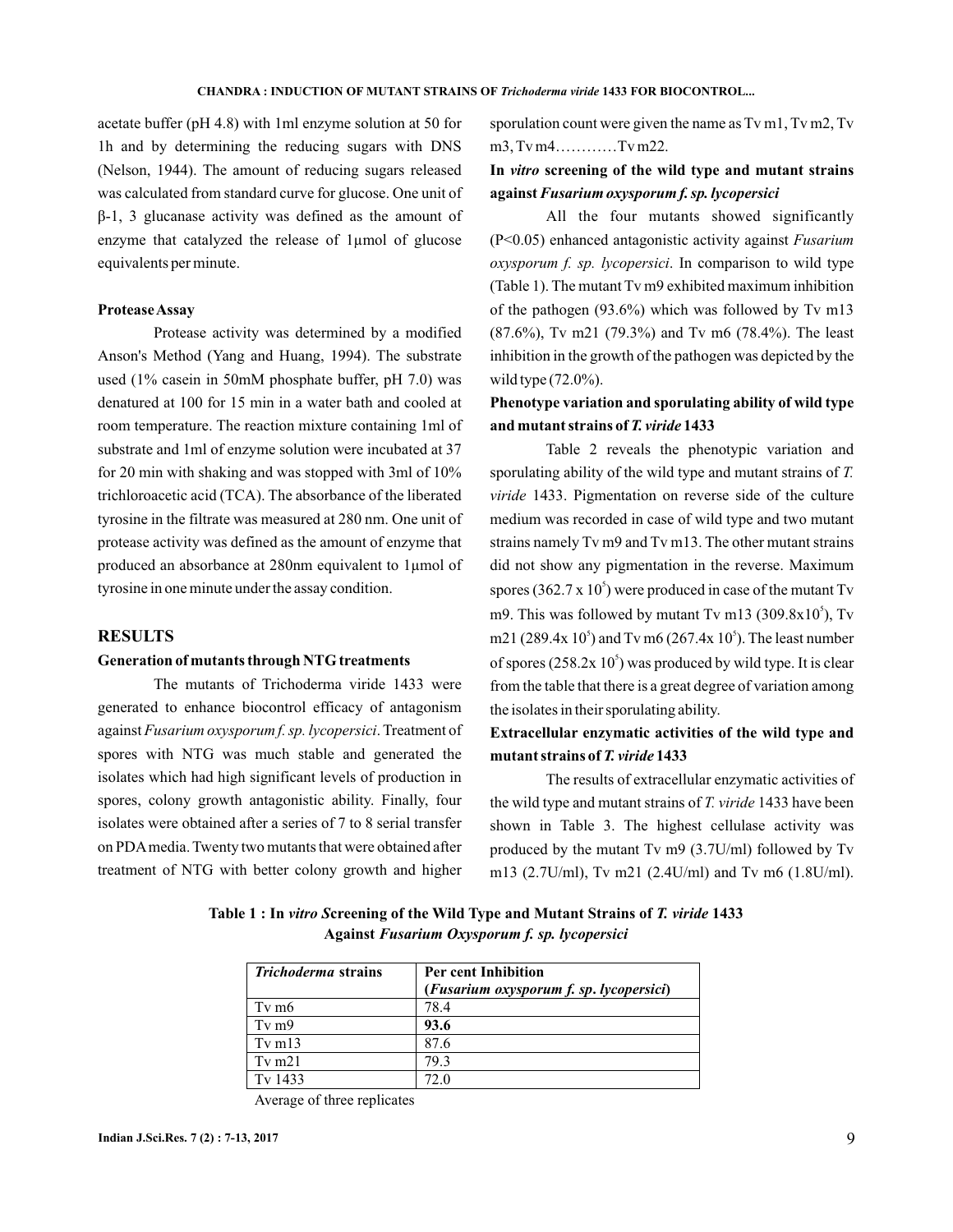**CHANDRA : INDUCTION OF MUTANT STRAINS OF Trichoderma viride 1433 FOR BIOCONTROL...** 

| <b>Strains</b>    | <b>Colony Morphology</b>                                                                                                                                                                  | Pigmentation  | $105$ spores per ml |
|-------------------|-------------------------------------------------------------------------------------------------------------------------------------------------------------------------------------------|---------------|---------------------|
| Tv m <sub>6</sub> | Colony-green, compact mycelium. Sporulation is<br>dark green at the centre and light green towards<br>periphery and white coloured conidiogenous<br>pustules appear in a scattered manner | None          | 267.4               |
| $Tv$ m $9$        | Colony-dark green, highly ramified, compact tufted<br>mycelium with dark green conidiogenous pustules                                                                                     | <b>Yellow</b> | 362.7               |
| Tv $m13$          | Colony-dark green, mycelium is sparsed with<br>white and pinhead like conidiogenous pustules at<br>the centre and periphery                                                               | Yellow        | 309.8               |
| Tv $m21$          | Colony light-green, mycelium is sparsed with dark<br>green coloured conidiogenous fascicles                                                                                               | None          | 289.4               |
| Tv 1433           | Colony-light green, dense compact mycelium with<br>dark green conidia                                                                                                                     | Yellow        | 258.2               |

Table 2 : Phenotypic Variation and Sporulating Ability of the Parent and Mutant Strains of T. viride 1433

Values are average of three replicates

Table 3 : Assay of Extracellular Enzyme Activities of the Wild Type and Mutant Strains of T. viride 1433

| <b>Trichoderma</b><br>strains | <b>Cellulose</b><br>activity (U/ml) | $\beta$ - 1, 3 glucanase<br>activity $(\mu g/ml)$ | <b>Protease Activity</b><br>(U/ml) |
|-------------------------------|-------------------------------------|---------------------------------------------------|------------------------------------|
| $Tv$ m $6$                    | $1.8ab \pm 0.1$                     | $35.8b \pm 0.3$                                   | $293a \pm 3.1$                     |
| $Tv$ m $9$                    | $3.7d \pm 0.2$                      | $42.6e \pm 0.2$                                   | $348d\pm 3.5$                      |
| $Tv$ m $13$                   | $2.7cd \pm 0.3$                     | $40.6d \pm 0.3$                                   | $373e{\pm}2.4$                     |
| $Tv$ m21                      | 2.4bc $\pm$ 0.2                     | $37.6c \pm 0.2$                                   | $314b \pm 2.0$                     |
| Tv m $1433$                   | $1.5a \pm 0.1$                      | $33.6a \pm 0.1$                                   | $327c \pm 2.9$                     |

Average of three replicates

Means in the column followed by same letter are not significantly different (P=0.05)

The rate of enzyme production in case of wild type was recorded minimum (1.5U/ml) as compared to other mutant strains.

enzymatic activity was produced by Tv m9  $(42.6\mu\text{g/ml})$ followed by Tv m13 (40.6  $\mu$ g/ml), Tv m21 (37.6  $\mu$ g/ml) and Tv m6 (35.8 μg/ml). The least activity of  $\beta$ - 1, 3 glucanase  $(33.6 \,\mu\text{g/ml})$  was measured in case of wild type. All the mutants significantly produced the higher  $β - 1$ , 3 glucanase activity than the wild type. The maximum

The maximum protease activity was produced by the mutant Tv m13 (373U/ml) followed by Tv m9 (348U/ml). The other mutant strains Tv m21 (314U/ml) and Tv m6 (293U/ml) showed lower enzymatic activity as compared to the wild type (327U/ml).

### **DISCUSSION**

Development of Trichoderma mutants toward suppression of fungal plant pathogen is an important method in strain improvement, which yields effective and reliable strains for biological control. After development of mutants, assessing the efficacy through various techniques is equally important for the suppression of the pathogen (Nakkeeran et al., 2005). Four mutants (designated as Tv m6, Tv m9, Tv m13 and Tv m21) were obtained that grew faster and sporulated better as compared to the wild type. These strains were generated as a result of mutation and not by selection due to fact that the mutant isolates were capable of growing and sporulating better even after 7 to 8 generations.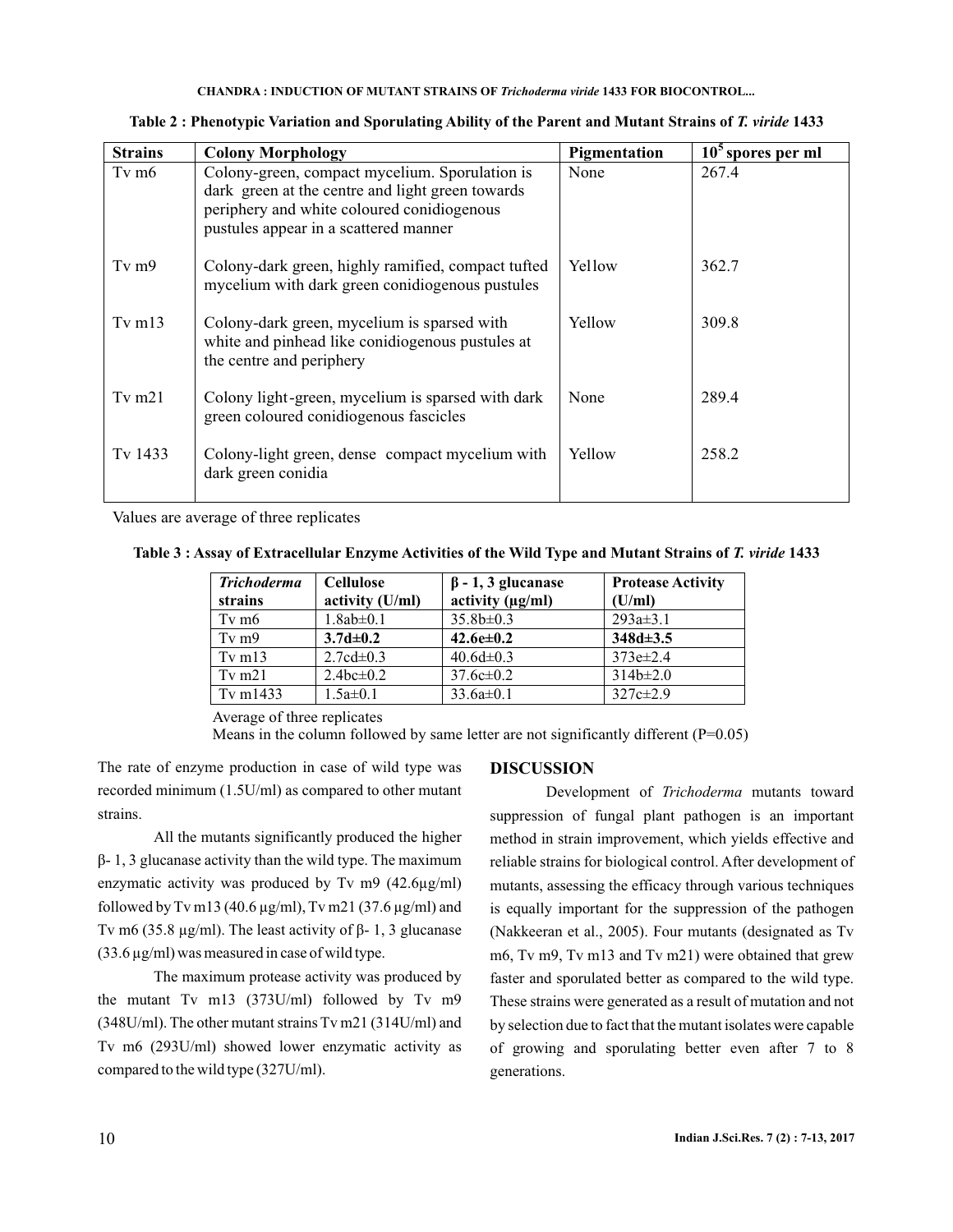The result of the dual culture (Table 1) revealed that the highest mean inhibition values, above 90% were obtained due to Tv m9 followed by Tv m13. Antagonism of Trichoderma species against several pathogens has been reported (Chet and Baker, 1980; Papavizas, 1985; Elade, 2000; Howell, 2002). Formation of inhibition zone at the contact between Trichoderma and Fusarium oxysporum f. sp. lycopersici in dual cultures could be explained on the basis of production of volatile and non volatile metabolites as well as the production of extracellular enzymes by (El-Katatny, et al., 2001). In the present study *Trichoderma* mycoparasitic activity by coiling of hyphae was observed. The mycoparasitic activity of the Trichoderma species might be as a result of production of cell wall degrading enzymes (Di Pietro, et al., 1993; Schirmbock, et al., 1994).

The extracellular enzymes play a vital role in mycoparasitism and degrade the pathogen cell wall. The mycolytic activity of *Trichoderma* species is an important mechanism proposed to explain their antagonistic activity against soil-borne plant pathogenic fungi (Ridout, et al., 1986). The results (Table 3) showed that Tv m9 was efficient producer of extracellular enzymes such as cellulases, β-1, 3 glucanases and proteases. This might be cellulase producing mutants were also developed by Hao, et al., (2006). The production of extracellular enzymes such as chitinases,  $\beta$ -1, 3 glucanases and proteases by Trichoderma species to degrade phytopathogen cell wall has been established (Elad, et al., 1982; Haran, et al., 1996a; Hjeljord and Tronsmo, 1998). As the cell wall of Fusarium species produced by Trichoderma might be involved in hydrolysis of Fusarium oxysporum f. sp. lycopersici cell wall during antagonism (Thrane, et al., 1997). The involvement of glucanases in mycoparasitism has been demonstrated by Lorito et al., (1994). Fungal cell wall also contains lipids and proteins (Hunsley and Burnett, 1970), therefore, antagonistic fungi synthesized proteases which might act on the host cell wall. The role of proteases in mycoparasitism has been reinforced with the isolation of new proteaseoverproducing strains of T. harzianum (Szekeres, et al., one of the reasons for its biocontrol potentially. Hyper are composed of cellulose and β-1, 3 glucan (Bartinicki-Garcia, 1968), the enzymes, cellulase and β-1, 3 glucanases

2004). Although, Tv m9 produced lesser protease than Tv m13 (Table 3), the biocontrol potential of Tv m9 is maximum. The result is consistent with Rey, et al., (2001) who reported that T. harzianum mutant with low levels of protease activity was best biocontrol agent rather than the transformants with highest protease level. The reason was attributed to the high amounts of protein provoking toxicity in the transformants (Flores, et al., 1997). Papavizas (1985) correlated the lytic activity of *Trichoderma* on cell walls of phytopathogenic fungi to the degree of biological control of these pathogens in vivo. These enzymes lysed the host cell wall and leads to leakage of protoplasmic contents which are in turn used as food material for the proliferation of antagonists (Tronsmo and Harman, 1993).

In conclusion, mutant Tv m9 was more effective biocontrol agents as compared to the other strain. Tv m9 produced higher extracellular enzymatic activities and possessed high competitive saprophytic ability (CSA). Therefore, the mutant Tv m9 may be a promising biocontrol agent against Fusarium oxysporum f. sp. lycopersici.

### **ACKNOWLEDGMENT**

Author is thankful to Ex Professor and Head, Dr. Bharat Rai, Department of Botany, Banaras Hindu University for providing necessary facilities and valuable supervision during the course of study.

### **REFERENCES**

- Asha B.B., Chandra N., Udaya Shankar A.C., Srinivas C., Niranjana S.R. 2011. Biological control of *F.* oxysporum f. sp. lycopersici causing wilt of tomato by Pseudomonas fluorescens. **IJMR 3**(2): 79-84.
- Bartinicki-Garcia S. 1968. Cell wall chemistry, morphogenesis and taxonomy of fungi. Annu. Rev. Microbiol. 22: 87-109.
- Chadegani M. and Ahmadjian, V. 1991. Protoplast fusion between mutant strains of Microsporum gypseum. Mycologia, 83(6): 779-786.
- Chet I. and Baker, R. 1980. Induction of suppressiveness to Rhizoctonia solani in soil. Phytopathology, 70: 994-998.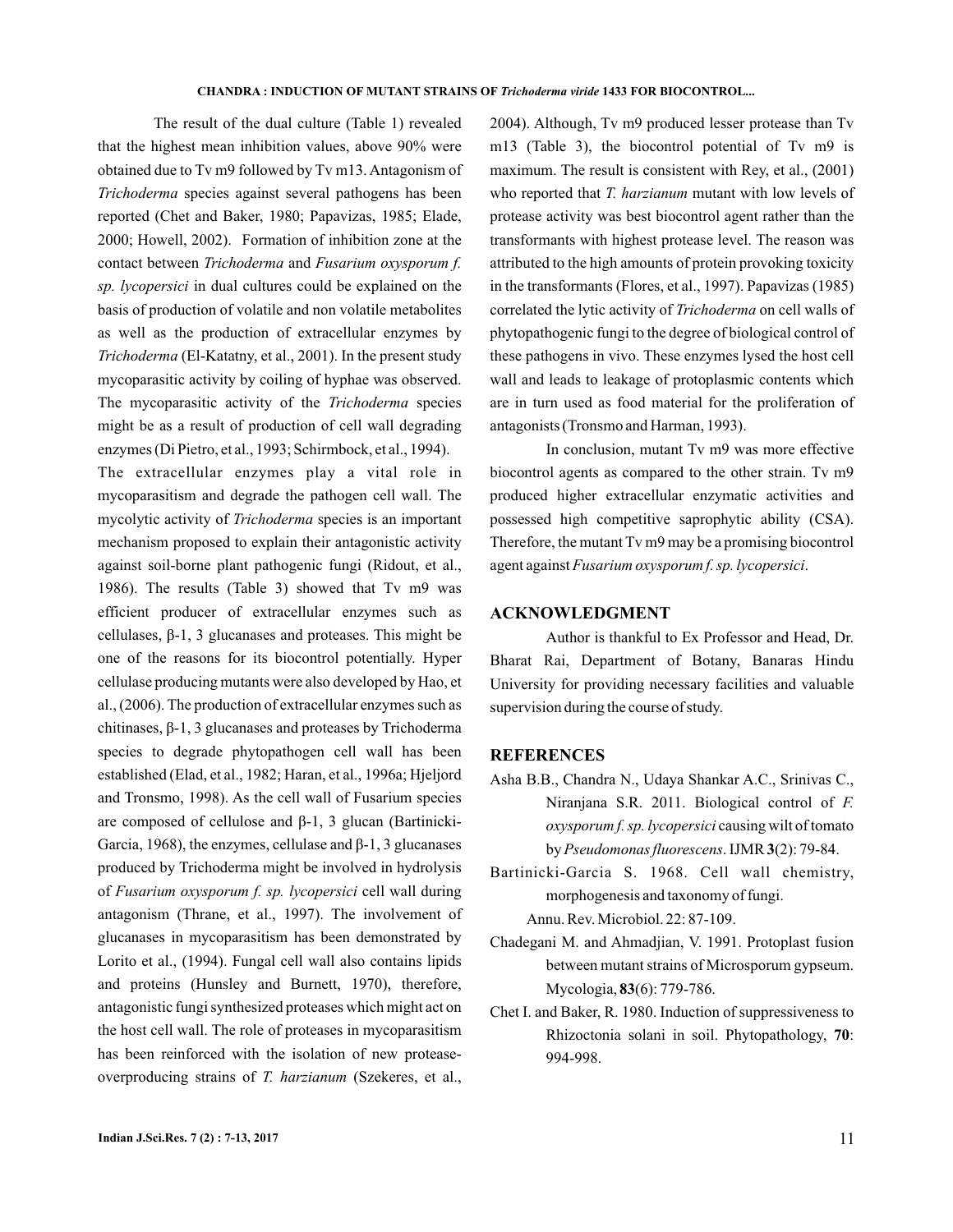#### **CHANDRA : INDUCTION OF MUTANT STRAINS OF Trichoderma viride 1433 FOR BIOCONTROL...**

- Di Pietro A., Lorito, M., Hayes, C., Broadway, K. and Harman, G. E. 1993. Endochitinase from Gliocladium virens; Isolation, characterization, synergistic antifungal activity in combination with gliotoxin. Phytopathology, 83: 308-313.
- El-Abyad M. S., Ismail, I. K. and Al. Mashhadani, S. 1983. Effects of some biocides on Fusarium oxysporum formae specials causing cotton and tomato wilt in Egypt. Trans. Br. Mycol. Soc., 80: 283-287.
- Elad Y. 2000. Biological control of foliar pathogens by means of Trichoderma harzianum and potential modes of action. Crop Protect., 19: 709-714.
- Elad Y., Chet, I. and Henis, Y.1982. Degradation of plant pathogenic fungi by Trichoderma harzianum. Can. J. Microbio., 128: 719-725.
- El-Katatny M. H., Gudelj M., Robra, K. H., Elnagh y M.A. Rifai T24 involved in *Trichoderma harzianum* control of the phytopathogen Sclerotium rolfsii. Appl. Microbiol Biotechnol. 56: 137-143. and Gubitz, G. M.2001. Characterization of a chitinase and an endo  $β-1$ , 3 glucanase from
- Flores A., Chet, I. and Herrera-Estrella, A. 1997. Improved biocontrol activity of Trichoderma harzianum by overexpression of the proteinase-encoding gene prb1. Curr. Genet. **31**: 30-37.
- Fokkema N. J. 1976. Antagonism between fungal saprophytes and pathogens on aerial plant surfaces. In: Microbiology of Aerial Plant Surfaces. Dickinson, C. H. and Preece, T. F. (Eds.), pp. 487-506,Academic Press, London.
- Hao X. C., Yu, X. B. and Yan, Z. L. 2006. Optimization of the medium for the production of cellulase by the mutant *Trichoderma reesei* WX-112 using Response Surface Methodology. Food Technol. Biotechnol. **44** (1): 89-94.
- Haran S., Schikler, H., Chet, I. 1996a. Molecular mechanisms of lytic enzymes involved in the biocontrol activity of *Trichoderma harzianum*. Microbiology, 142:2321-2331.
- Haran S., Schikler, H., Oppenheim, A., Chet, I. 1996b. Differential Expression of *Trichoderma* harzianum chitinases during mycoparasitism. Phytopathology, 86:981-985.
- Hermosa M.R., Viterbo, A., Chet, I., and Monte, E. 2012. Plant beneficial effects of *Trichoderma* and of its genes. Microbiol., **58** : 17-25.
- Hjeljord L. and Tronsmo, A. 1998. Trichoderma and Gliocladium in biological control: An overview. In: Harman GE and Kubicek CP (eds.) Trichoderma and Gliocladium, 2: Enzymes, Biological Control and Commercial Applications, pp. 131-151, Taylor and Francis, London.
- Howell C. R., 2002. Cotton seedling preemergence damping-off incited by Rhizopus oryzae and Pythium spp. and its biological control with Trichoderma spp. Phytopathology, 92: 177-180.
- Hunsley D. and Burnett, J. H. 1970. The ultrastructural architecture of the walls of some fungi. J. Gen Microbiol. **62**: 203-218.
- Joshi B. B., Bhatt, R. P. and Bahukhandi, D. 2010. Antagonistic and plant growth activity of Trichoderma isolates of Western Himalayas. Environmental Biology. 31: 921-928.
- Kredics L., Antal, Z., Do'czi, I., Manczinger, L., Kevei, F. and Nagy, E. 2003. Clinical importance of the genus Trichoderma. A review. Acta Microbiol Immunol Hung. **50**: 105-117.
- Lewis J. A. and Papavizas, G. C. 1991. Biocontrol of plant diseases: the approach for tomorrow. Crop Prot., : 95-105. **10**
- Lorito M., Hayes, A., Di Pietro, A., Woo, S.L., Harman, G.E. 1994. Purification, characterization, and and an N-acetyl-β-glucosaminidase from Trichoderma harzianum. Phytopathology, 84:398-405. synergistic activity of a glucan β-1, 3-glucosidase
- Mandels M., Weber, J. and Parizek, R. 1971. Enhanced cellulase production by a mutant of *Trichoderma* viride. Appl. Microbiol., 21: 152-154.
- Miller G. L. 1959. Use of dinitrosalicylic acid reagent for determination of reducing sugar. Analytical Chem., 31: 426-428.
- Moretti M., Gilardi G., Gullino M. L., Garibaldi A., 2008. Biological control potential of Achromobacter xylosoxydans for suppressing Fusarium wilt of tomato. Int. J. Bot. 4: 369-375.